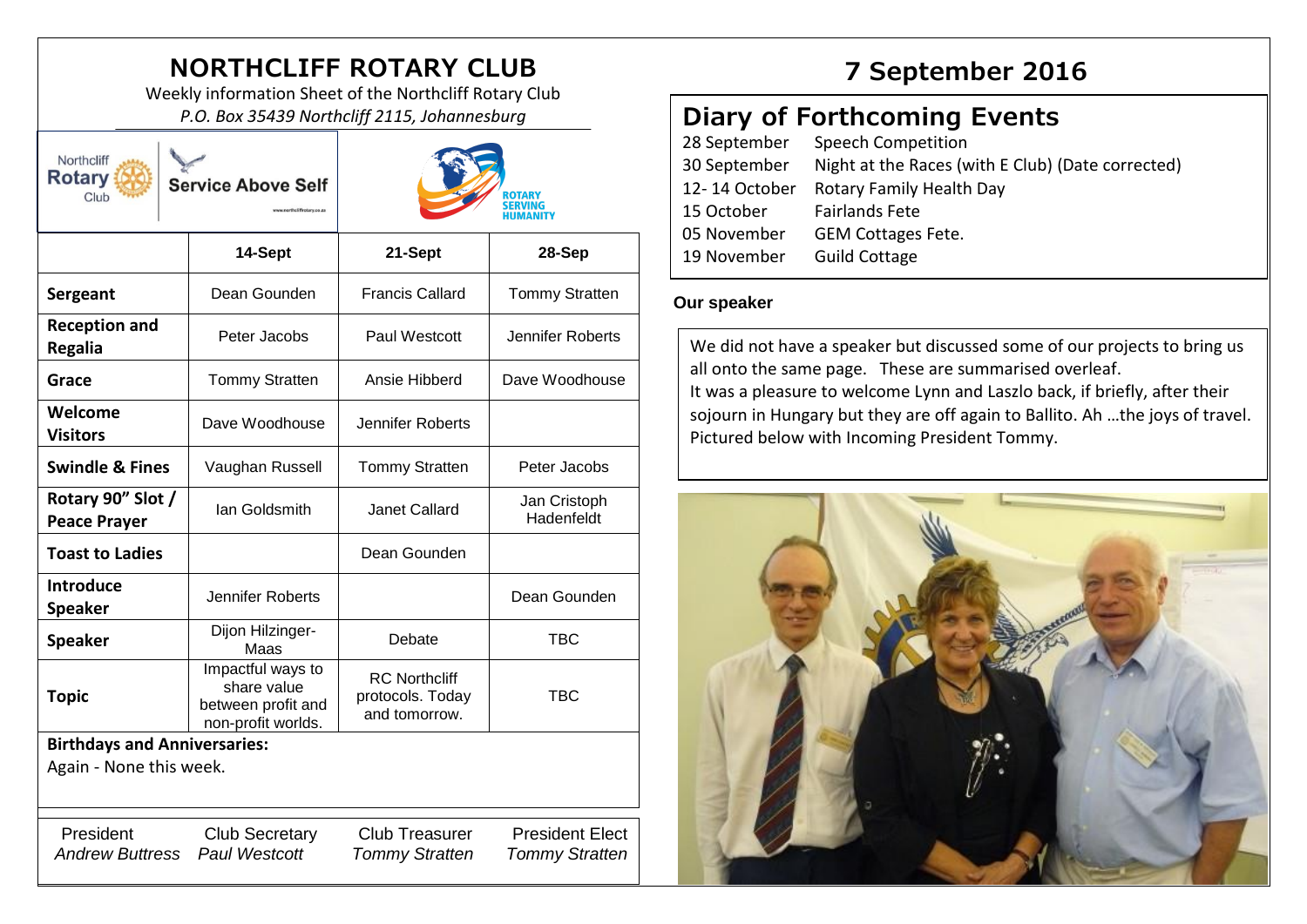#### **Project Status Summary**

**RYLA:** Emmanuelle left on the 8<sup>th</sup> Sept for Magoebaskloof and returned on the  $11<sup>th</sup>$ . She will be asked to speak on her experiences.

**Wheelchairs**: We have 5400 walking sticks, 530 commodes, 28 boxed electric wheelchairs and 6 electric chairs unboxed. Stocks of normal wheelchairs are low with most on hand already allocated. Workparty Saturday 12<sup>th</sup> at 0900 Stott St followed by the usual boerewors rolls.

**Fairland Fete**: Saturday 15<sup>th</sup> Oct. at the Berariao Centre. Linden Fete was very successful. NRC selling the outside stall allocations for R100 per 2mx2m and renting tables and chairs for R150 for a table and two chairs. Agreed that stands should be demarcated and numbered.

**Guild Cottage:** Christmas Party planned for 19<sup>th</sup> November as a Spur Lunch. There will also be number celebrating birthdays at that time. Does anyone have an X-Box or similar to donate?

**Firlands Fete.** Funds raised by the Jumble Sale still to be determined. NRC took all the child car seats for R500 and donated them to Peggy Mars of Wheel Well.

**Iqangi:** We will complete the Bicycle Shed for R15000 thanks to sponsorship and this brings the project to a close. Unfortunately we still don't have the history of the learner's school marks to assess the impact of the project. Send final report to Thomas Bāurer-Urlaub.

**Special Wings:** Hand rail unlikely to happen and will divert funds elsewhere.

**Speech Competition:** 28<sup>th</sup> Sept. at the De La Salle Holy Cross College (Primary), Victory Park. This will take the place of our normal meeting. Planning going well. Prizes will be the Usborne Illustrated Dictionary and looking to 13 plus schools participating.

**Dinaledi:** Fr Laszlo is in charge of a home for boys in Brixton. He is to be invited to the club to present his "wish list".

**Emthonjeni:** The project is closed following the final handover. The final report to be completed and submitted.

#### **Humour Corner**

Father O'Malley rose from his bed one morning. It was a fine spring day in his new parish.

He walked to the window of his bedroom to get a deep breath of the beautiful day outside.

He then noticed there was a donkey lying dead in the middle of his front lawn.

He promptly called the local police station.

The conversation went like this: "Good morning.. This is Sergeant Jones. How might I help you?"

"And the best of the day te yerself. This is Father O'Malley at St.Ann's Catholic Church. There's a donkey lying dead in me front lawn and would ye be so kind as to send a couple o'yer lads to take care of the matter?"

Sergeant Jones, considering himself to be quite a wit and recognizing the Irish accent, thought he would have a little fun with the Good Father, replied , "Well now Father, it was always my impression that you people took care of the last rites!"

There was dead silence on the line for a moment

Father O'Malley then replied:

"Aye,' tis certainly true; but we are also obliged to notify the next of kin first, which is the reason for me call…

This is a story of self-control by a brave, cool-headed woman with a walking stick against a fierce predator.

………………

Here is her story in her own words:

"While out walking along the edge of a creek just outside of our house in Darwin, with my soon to be ex-husband discussing our property settlement, Kids and other divorce issues, we were surprised by a huge 5 metre Crocodile which suddenly emerged from the murky water and began charging at us very fast with its large jaws wide open.

The Croc must have been protecting her young and her home because she was extremely aggressive.

If I had not had my little \$5 Dollar Reject shop walking stick with me, I would not be here today!

Just one Hard Wack to my estranged husband's knee cap was all it took.... The' Croc got him easily and I was able to escape by just walking away at a brisk pace. The amount I also saved in lawyer's fees was really incredible and I got the lot.